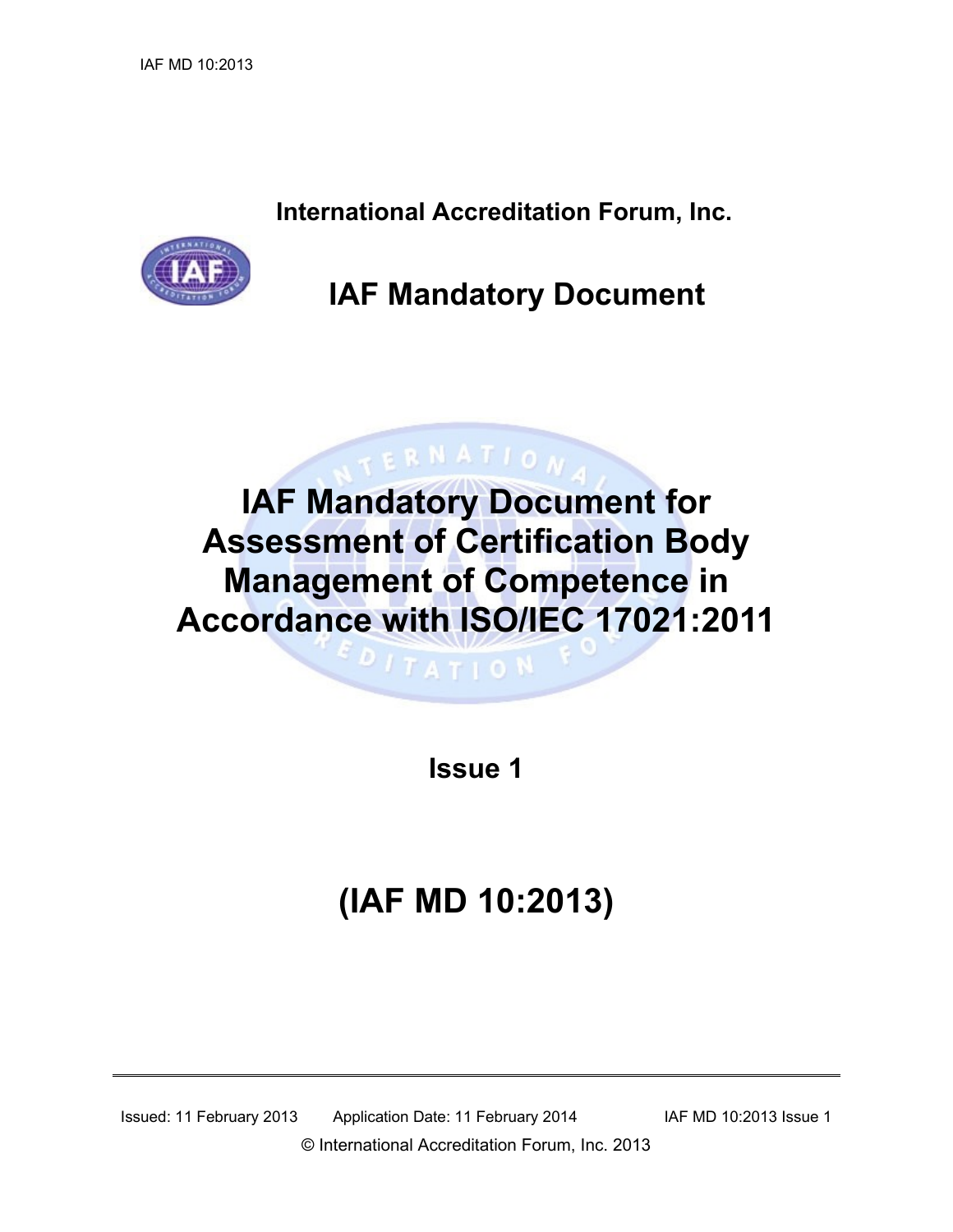The International Accreditation Forum, Inc. (IAF) details criteria for the accreditation of bodies that provide conformity assessment services, and such accreditation facilitates trade and reduces demands for multiple conformity assessment activities.

Accreditation reduces risk for business and its customers by assuring that accredited Conformity Assessment Bodies (CABs) are competent to carry out the work they undertake within their scope of accreditation. Accreditation Bodies (ABs) that are members of IAF and the CABs they accredit are required to comply with appropriate international standards and the applicable IAF application documents for the consistent application of those standards.

ABs that are signatories to the IAF Multilateral Recognition Arrangement (MLA) are evaluated regularly by an appointed team of peers to provide confidence in the operation of their accreditation program. The structure and scope of the IAF MLA is detailed in IAF PR 4 - Structure of IAF MLA and Endorsed Normative Documents.

The IAF MLA is structured in five levels: Level 1 specifies mandatory criteria that apply to all ABs, ISO/IEC 17011. The combination of a Level 2 activity(ies) and the corresponding Level 3 normative document(s) is called the main scope of the MLA, and the combination of Level 4 (if applicable) and Level 5 relevant normative documents is called a sub-scope of the MLA.

- The main scope of the MLA includes activities e.g. product certification and associated mandatory documents e.g. ISO/IEC Guide 65. The attestations made by CABs at the main scope level are considered to be equally reliable.
- The sub scope of the MLA includes conformity assessment requirements e.g. ISO 9001 and scheme specific requirements, where applicable, e.g. ISO TS 22003. The attestations made by CABs at the sub scope level are considered to be equivalent.

The IAF MLA delivers the confidence needed for market acceptance of conformity assessment outcomes. An attestation issued, within the scope of the IAF MLA, by a body that is accredited by an IAF MLA signatory AB can be recognized worldwide, thereby facilitating international trade.

Issue No 1 Prepared by: IAF Technical Committee Approved by: IAF Members Date: 15 October 2012 Issue Date: 11 February 2013 Application Date: 11 February 2014

Name for Enquiries: Elva Nilsen IAF Corporate Secretary Phone: +1 613 454-8159 Email: [secretary@iaf.nu](mailto:secretary@iaf.nu)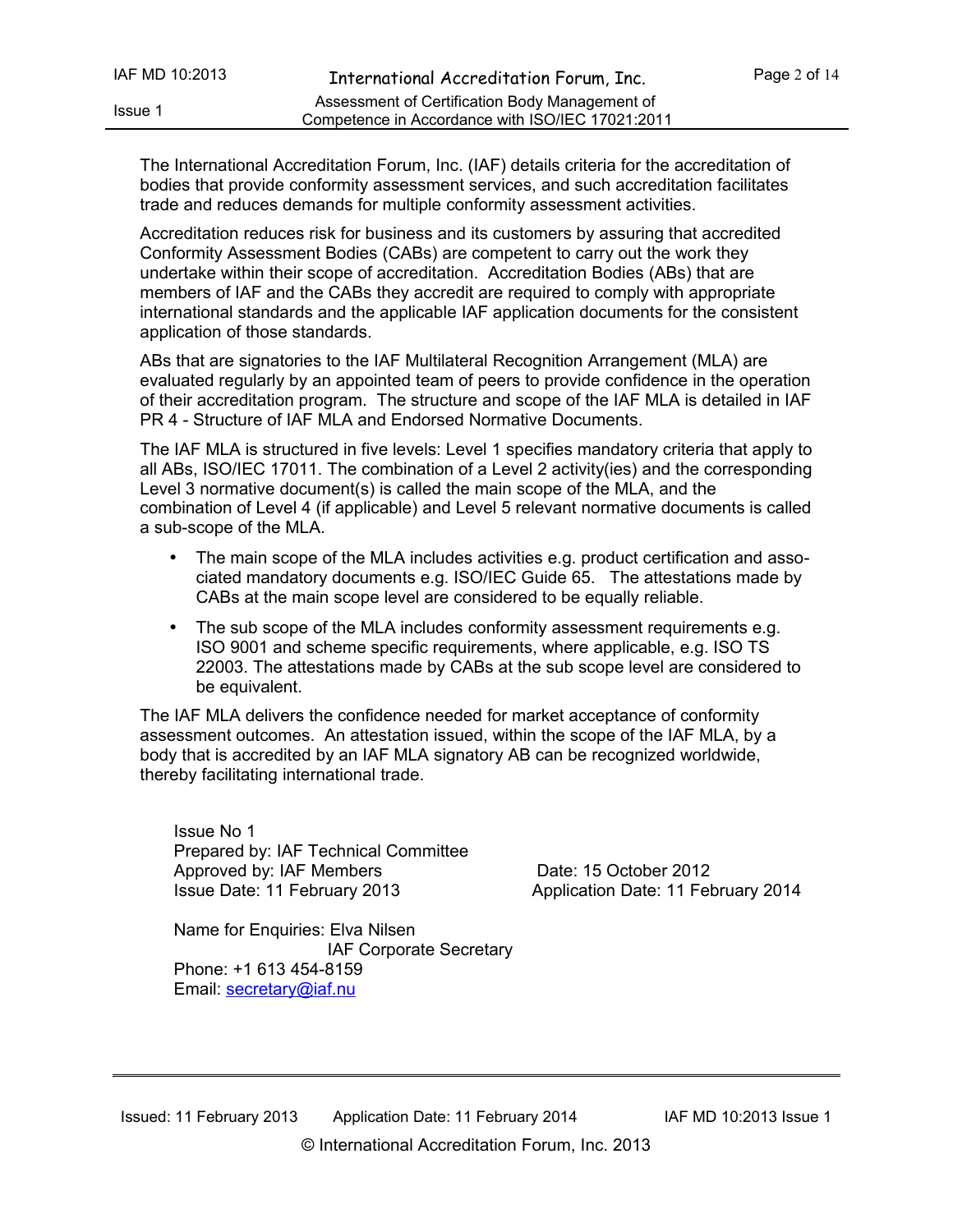#### **INTRODUCTION TO IAF MANDATORY DOCUMENTS**

The term "shall" is used throughout this document to indicate those provisions which, reflecting the requirements of the relevant standard, are mandatory. The term "should" is used to indicate recognised means of meeting the requirements; a Certification Body (CB) can meet these criteria in an equivalent way provided this can be demonstrated to an Accreditation Body (AB).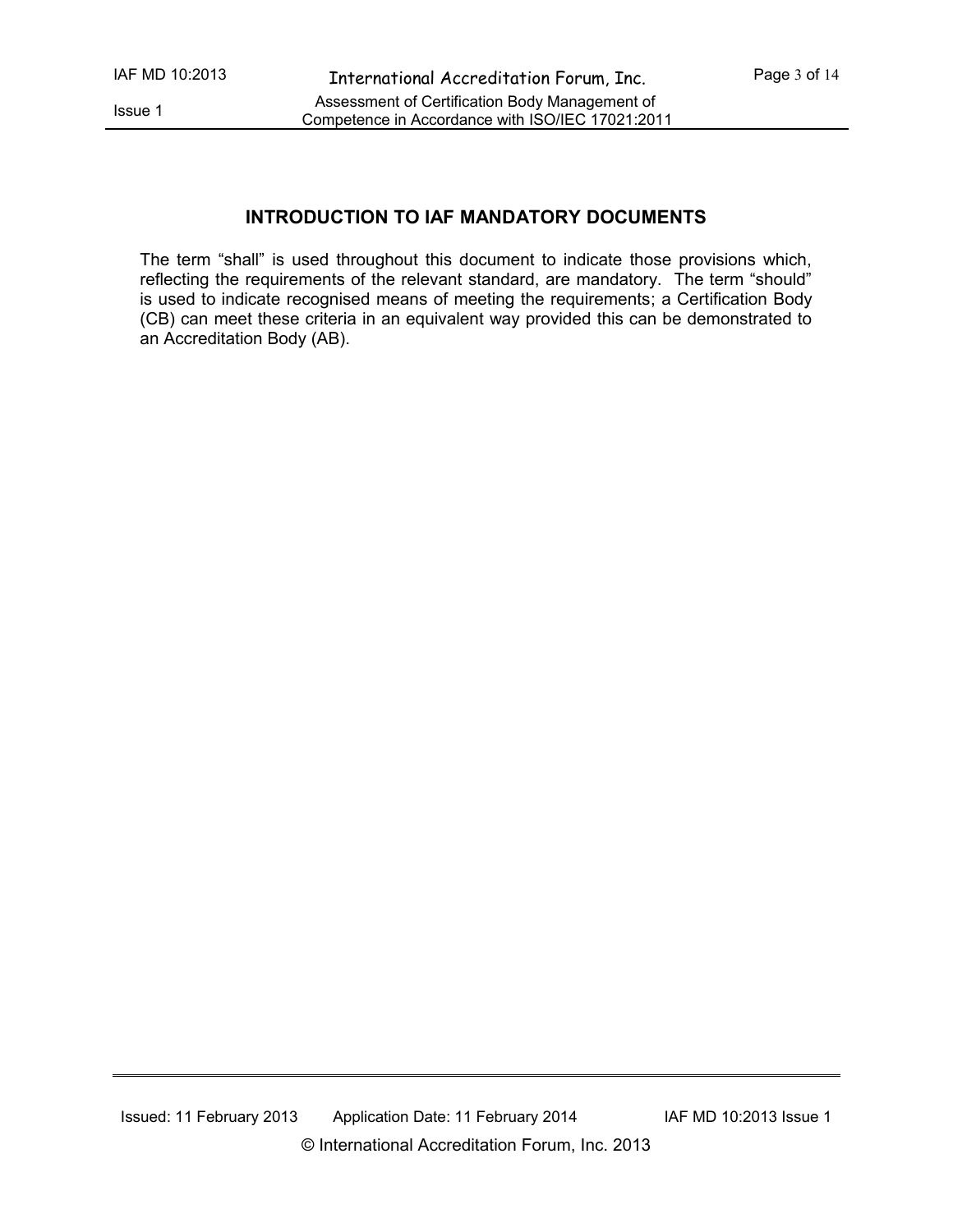#### **Table of Contents**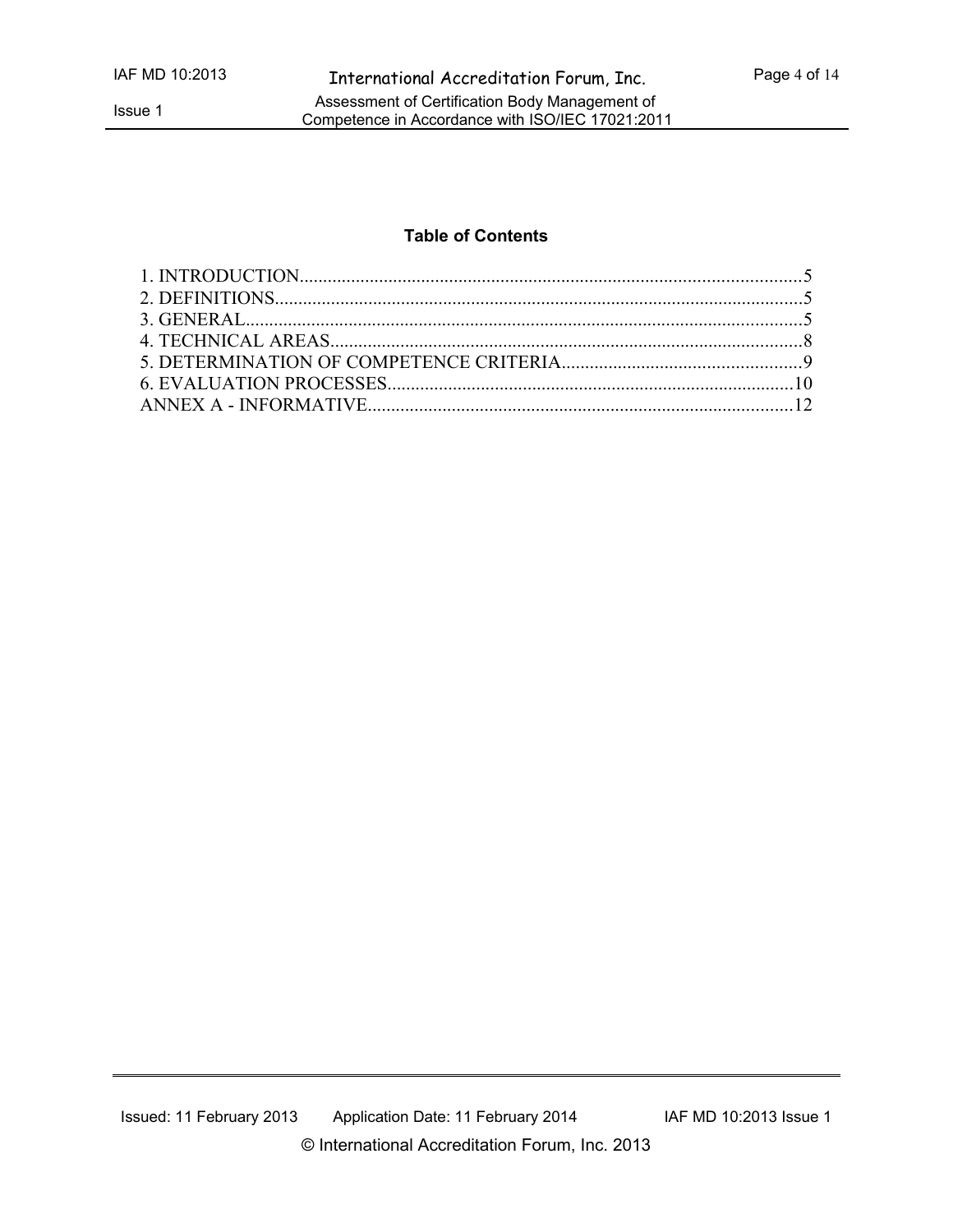#### **ASSESSMENT OF CERTIFICATION BODY MANAGEMENT OF COMPETENCE IN ACCORDANCE WITH ISO/IEC17021:2011**

#### **1. INTRODUCTION**

The aim of this document is to provide a harmonised approach to how Accreditation Bodies assess a Certification Body (CB)'s management of competence in accordance with ISO/IEC 17021:2011.

#### **2. DEFINITIONS**

For the purposes of this document the following definitions shall apply:

| 2.1 Certification process:  | the entirety of functions relating to certification from receipt<br>of application to the granting and maintenance of<br>certification                     |
|-----------------------------|------------------------------------------------------------------------------------------------------------------------------------------------------------|
| 2.2 Certification function: | a stage of the certification process, for example,<br>application review, audit, certification decision (ref;<br>ISO/IEC 17021:2011 Annex A)               |
| 2.3 Intended results        | the outputs of a certification function that comply with the<br>requirements of ISO/IEC 17021:2011 and the objectives of<br>the CB's certification process |

#### **3. GENERAL**

3.1 The AB shall verify that the CB can demonstrate that all personnel involved in performing certification functions have the required competence.

3.2 The AB shall verify that the CB has defined its certification process and the intended results to be achieved for each certification function. The AB's evaluation of the CB's competence shall be based on:

- (a) the CB's documented process for determining competence criteria;
- (b) the outcomes of the process for determining competence criteria;
- (c) the CB's evaluations of its personnel; and
- (d) taking account of the intended results of each certification function and whether, or not, these have been achieved.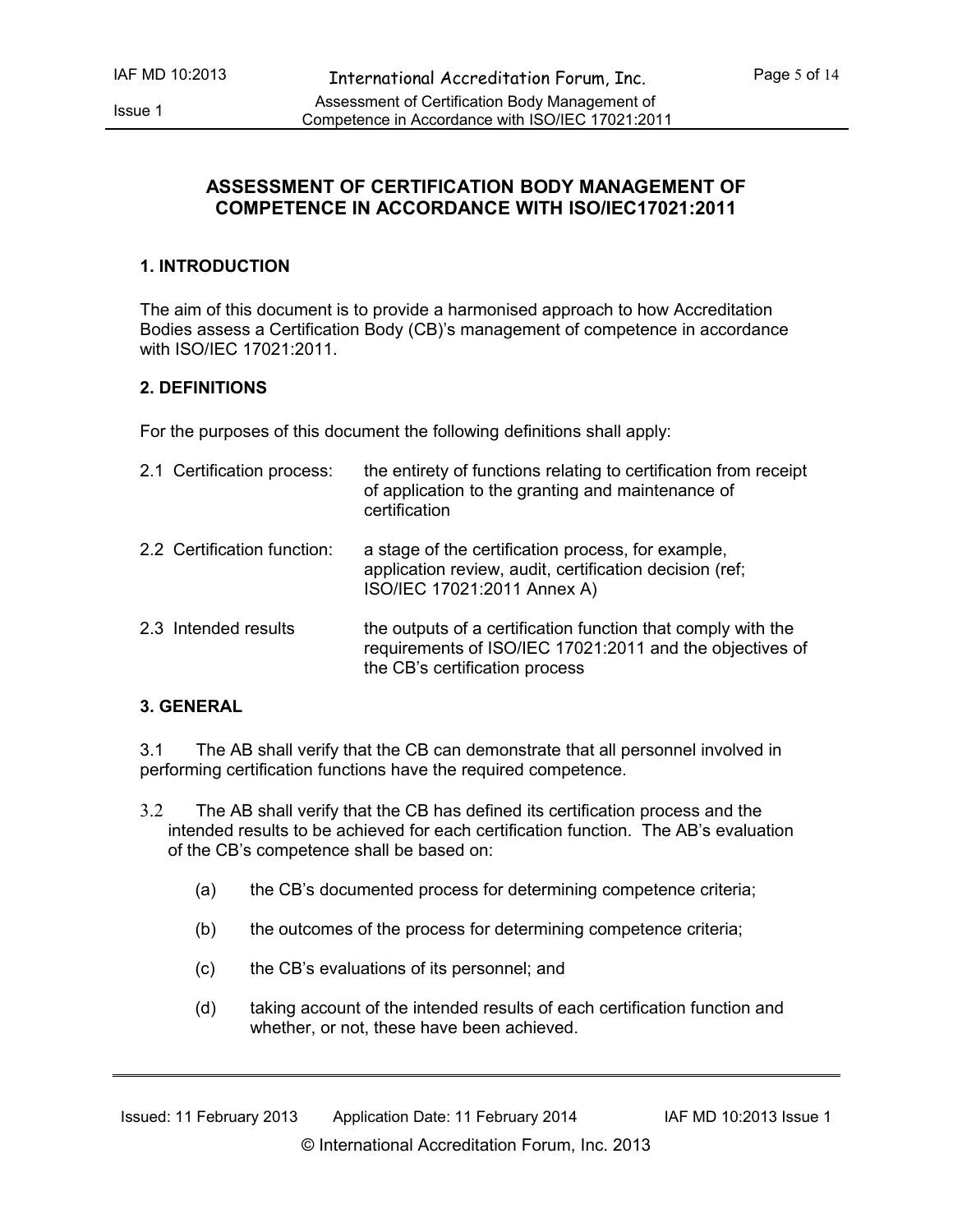3.3 The certification functions for which the AB shall verify that the CB has determined competence criteria, include, but are not limited to, the following:

- (a) Application review (see example in 3.5 below);
- (b) Establishing the audit program;
- (c) Scheduling of audits;
- (d) Allocation of audit teams;
- (e) Auditing and reporting;
- (f) Report reviews and certification decisions; and
- (g) Maintenance of certification.

Annex A of this document is informative and provides examples of intended results from the above certification functions. The CB may identify other intended results from these certification functions.

- 3.4 The AB shall verify that the CB has determined competence criteria for:
	- (a) Management overseeing the certification process;
	- (b) Members of its committee for safeguarding impartiality;
	- (c) Personnel performing internal audits; and
	- (d) Personnel responsible for evaluating and monitoring the competence and performance of personnel performing certification functions.

3.5 The AB shall regard objective evidence of the CB achieving the intended results for all certification functions (see Annex A of this document) as an indication of the effectiveness of its processes for determining and evaluating competence. The AB shall regard objective evidence of the CB failing to achieve intended results for any certification functions as an indication that the processes for determining and evaluating competence may be ineffective.

Note: The failure of the CB to achieve the intended results for a particular certification function could also be an indication that the CB's procedures for that function are ineffective or have not been implemented.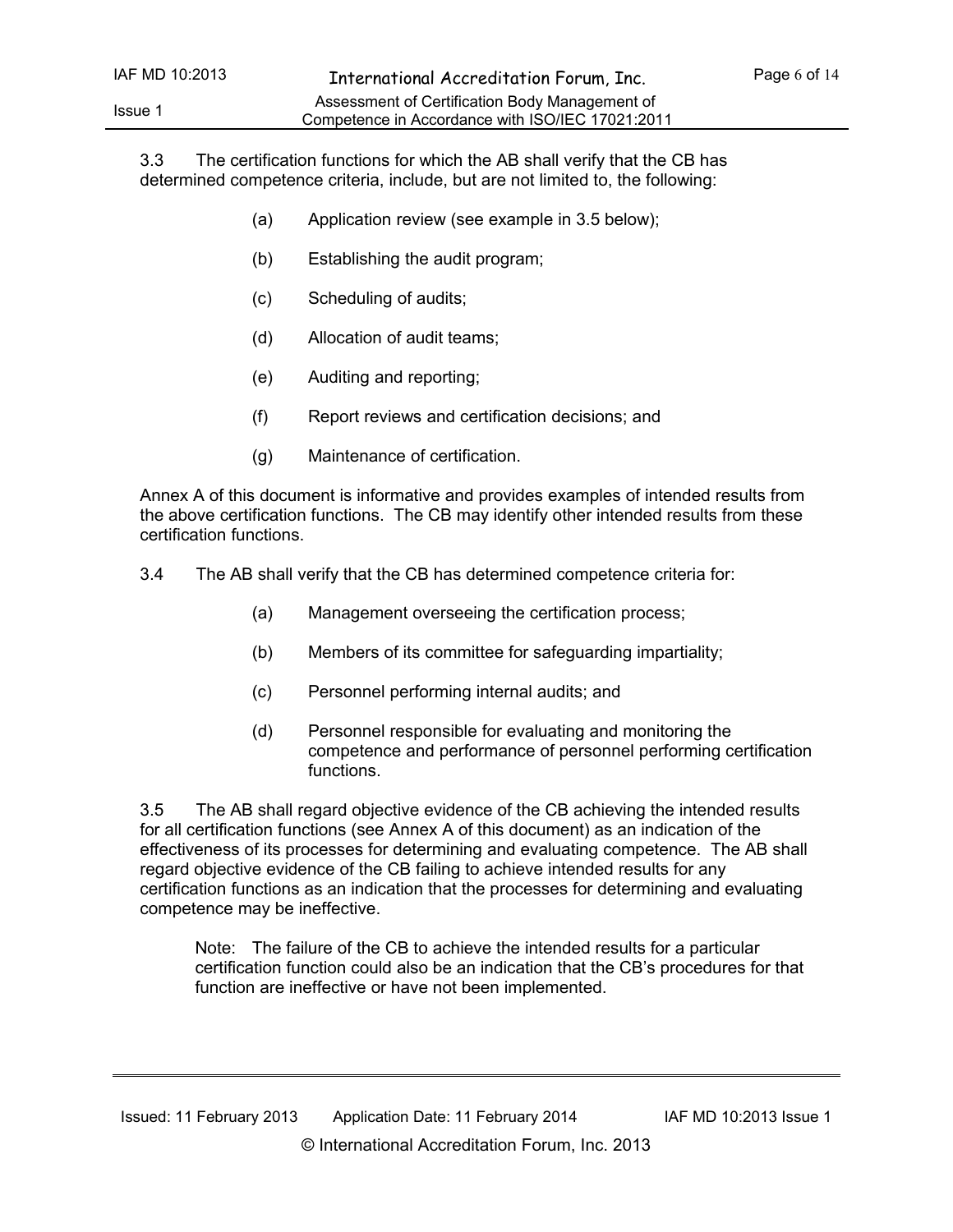For example, in the case of the application review, to determine that the CB has competent audit team members, it can allocate and to determine the audit time, the AB shall verify that the CB:

- a) has defined the intended results (see (d) below) for this function of the certification process;
- b) has defined effective competence criteria for the personnel performing this function;
- c) can provide objective evidence that the staff performing this function have demonstrated that they meet the competence criteria; and
- d) that the output from this function of the certification process has achieved the intended results, by:
	- i) providing evidence that the technical area(s) of the organisation to be audited has/have been correctly allocated;
	- ii) providing evidence that the assigned auditors have the required competence for the appropriate technical area(s); and
	- iii) providing evidence that adequate time has been allocated for the audit, based on the review of information provided by the applicant/certified client and from previous audits.

3.6 The AB shall assess the process and procedures established by the CB to determine competence criteria and to evaluate competence to verify that personnel evaluated as competent consistently achieve the intended results for all certification functions.

3.7 The AB shall verify that the CB has appropriate records of the implementation of its processes for determining and evaluating competence and that the CB can demonstrate its evaluation methods are effective and achieve intended results consistently.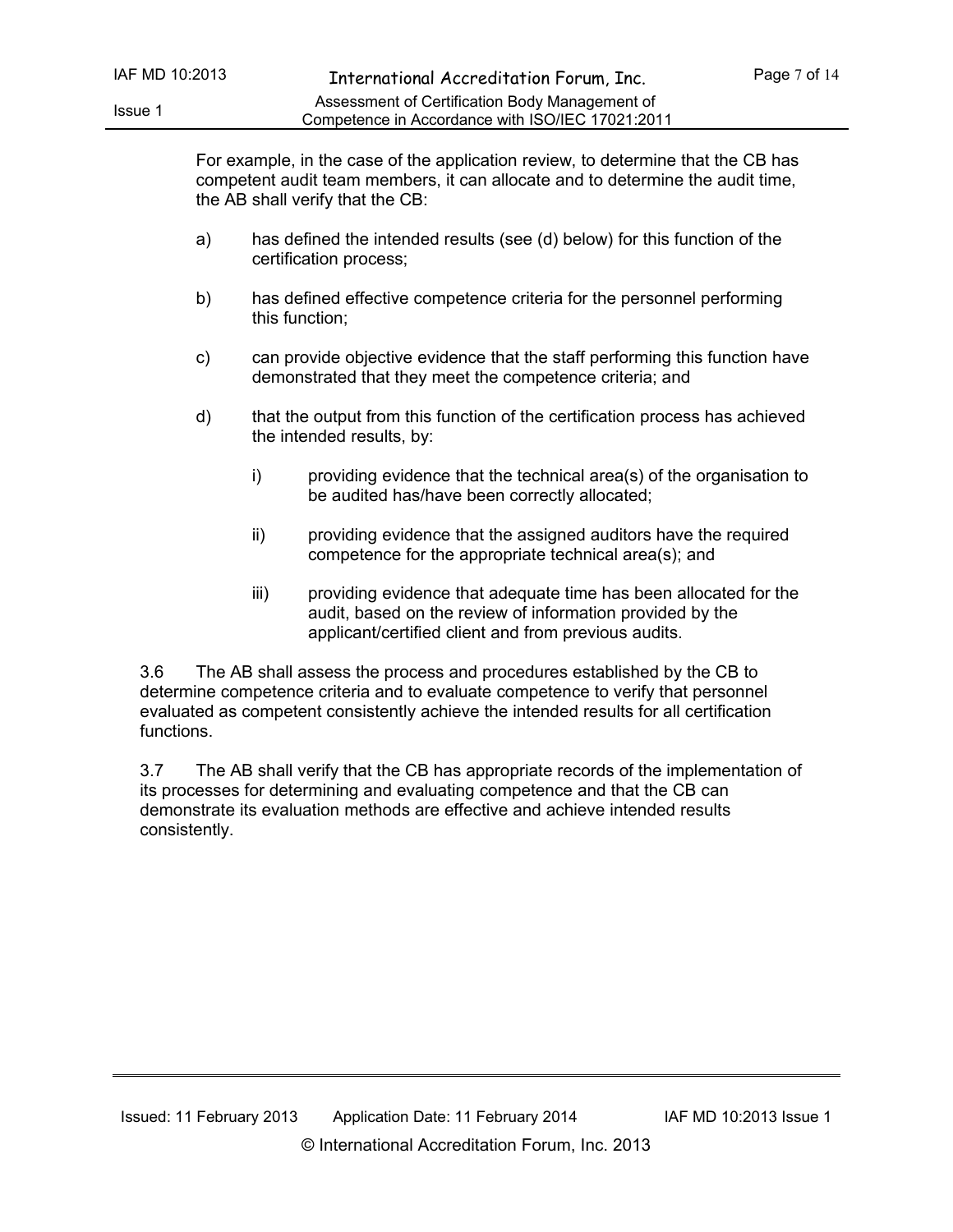#### **4. TECHNICAL AREAS**

- 4.1 The AB shall verify that the CB has defined the technical areas for which it provides accredited certification and that these cover the total scope of the CB's accreditation. It is the responsibility of the CB to determine the technical areas in which it operates, based on commonality of processes, environmental impacts and aspects, risk, etc.
	- (a) Technical areas do not necessarily need to be defined using scopes of accreditation. It is possible that a single scope of accreditation may comprise more than one technical area, for example QMS scope 38\* Health and Social Work could comprise:

Veterinary services Hospital services Medical and dental practices Care services Social work

> Similarly, QMS scope 28\* Construction may need to take account that it comprises activities ranging from painting and decorating to major construction and civil engineering projects.

\* See IAF ID1:2010 Informative Document for QMS Scopes of Accreditation

(b) In some cases, a single technical area may relate to more than one scope of accreditation For example, the manufacture of plastic bags for use in packaging could relate to both QMS scope 9 printing companies and QMS scope 14 rubber and plastics products.

4.2 The AB shall verify whether the documented technical area competence criteria of the CB:

(a) have been formulated in terms of competence (i.e. what are the required knowledge and skills for that technical area);

Note: In certain instances, for example in the case of a medical doctor, evidence of qualification and professional registration with the relevant national authority may be considered as part of the evidence of technical area competence.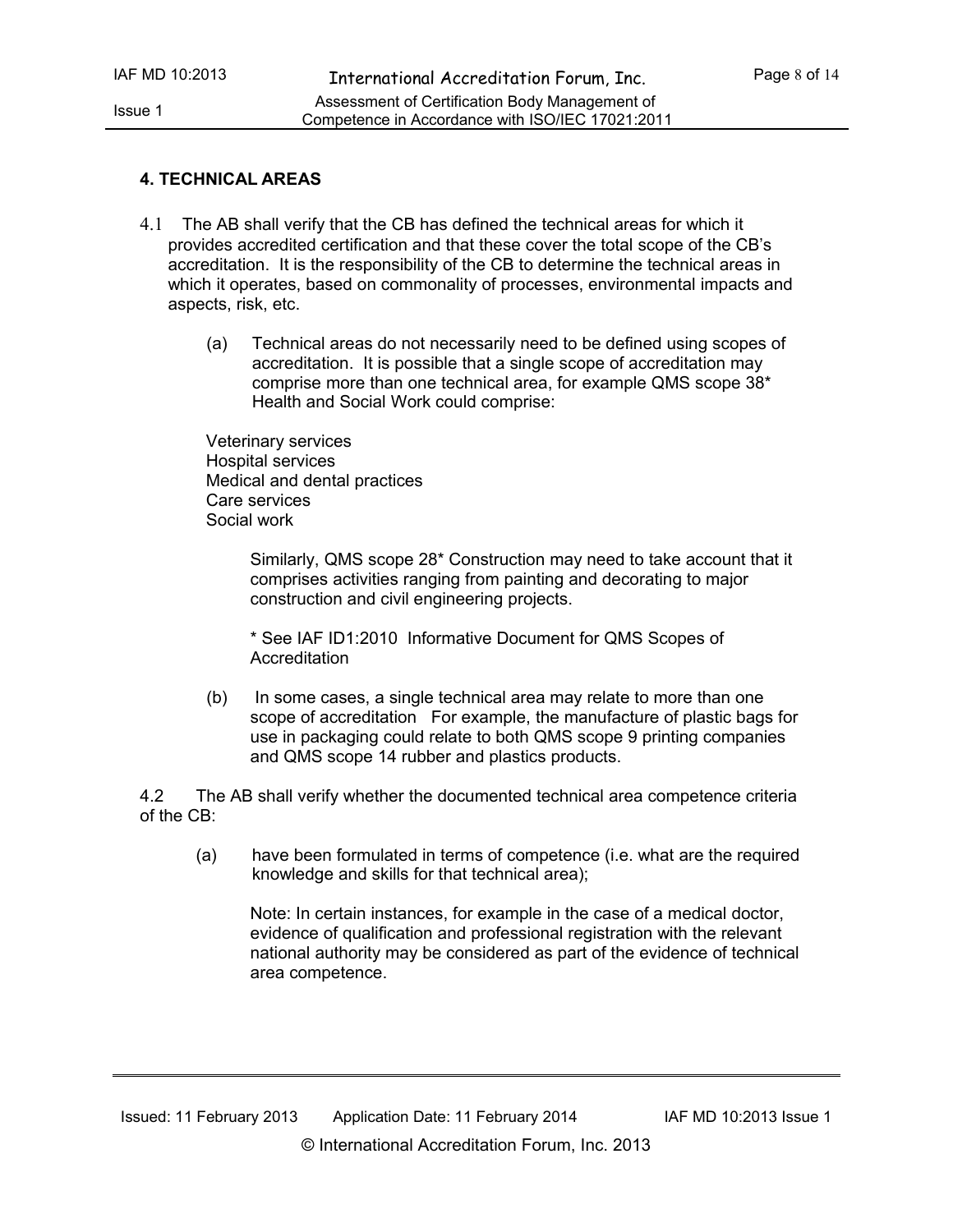(b) cover all the relevant aspects of that technical area; i.e. has all relevant knowledge (for example, legal requirements, processes, products, control techniques) for that technical area been identified.

4.3 The AB shall seek evidence that the CB is able to demonstrate competence in all certification functions across the whole of a technical area, by achieving the intended results for each certification function. The AB shall seek evidence that the CB has processes in place to ensure it can do so consistently.

### **5. DETERMINATION OF COMPETENCE CRITERIA**

5.1 The AB shall verify that the CB has documented the expertise needed to establish and maintain the competence criteria for each technical area. This expertise may be provided by an external resource.

5.2 The AB shall verify that the CB's process for determining competence criteria identifies the knowledge and skills necessary for personnel performing all certification functions in each of its technical areas and for each management system standard or specification.

(a) For some certification functions allocated to particular individuals, competence may be embedded in the design of the process. For example, the CB's IT system may contain details of auditors and the technical areas for which they have been evaluated as competent and can nominate which auditors are competent to perform an audit of a particular organisation. Where this is the case, the AB shall verify that the CB's process is appropriately controlled and capable of achieving intended results.

Note: Appropriate controls may include defining authority levels, password control etc.

(b) It is not necessary for personnel involved in reviewing applications, selecting audit teams, determining audit times, reviewing reports and making certification decisions to have the same depth of competence, in all areas, as auditors. For example, referring to Annex A of ISO/IEC 17021, personnel reviewing reports and making certification decisions are required to have equivalent competence to that of auditors in knowledge of the CB's processes, but not in knowledge of the client's business sector or knowledge of audit principles, practices and techniques.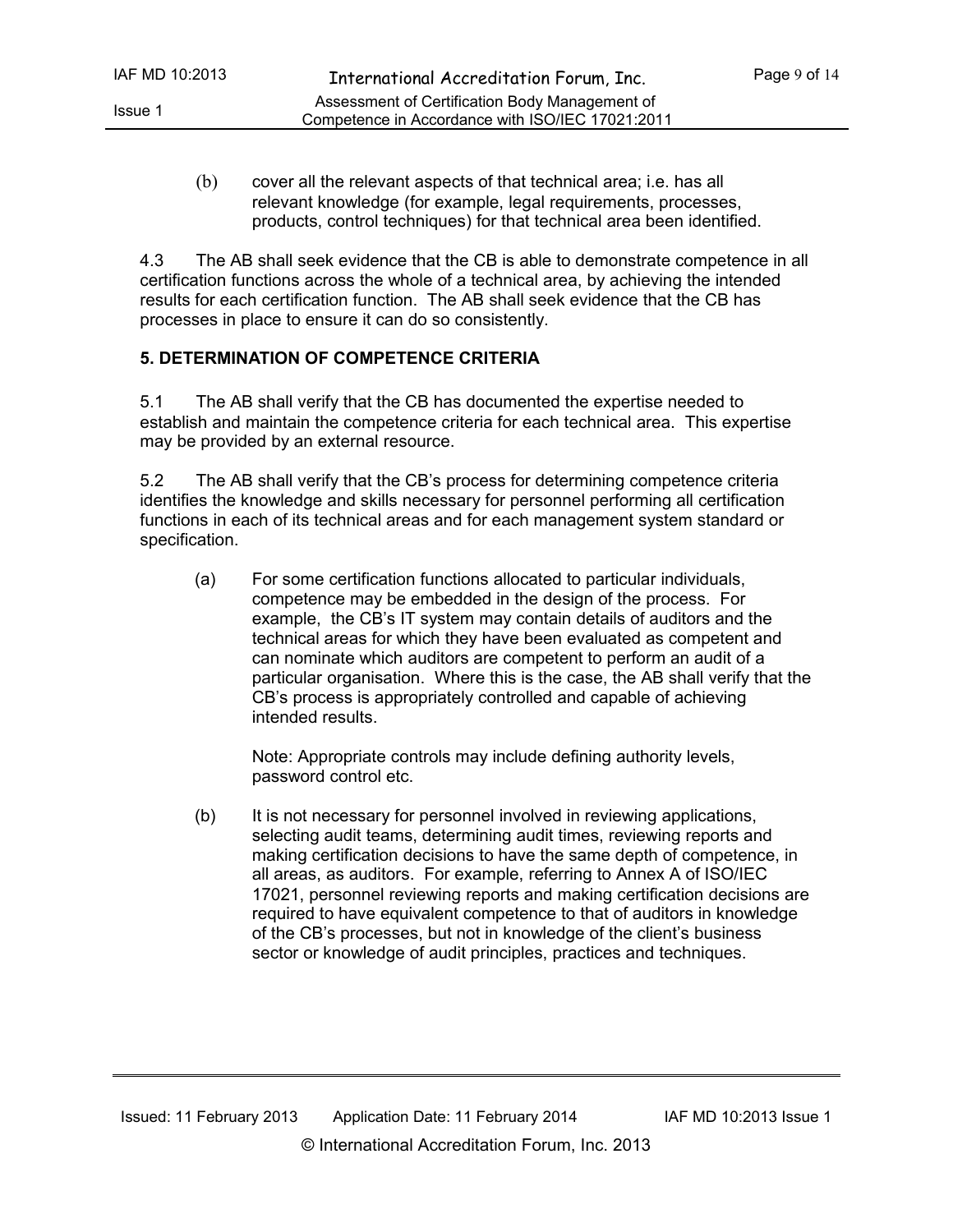- (c) Individuals assigned to perform certification functions need not necessarily each have all the required competencies, providing the CB can demonstrate that it has the collective competence to perform those functions. For example, the certification decision maker may not be competent in all of the client's business sector, but if the report has been reviewed by an independent technical expert the collective competence may be evident.
- (d) The competence required in an audit team may differ depending on the scope of the audit. For example, the scope of a surveillance visit may be narrower than that for an initial assessment. The AB shall verify that the CB has a process which ensures audit teams have the collective competence necessary to audit for particular visits.

#### **6. EVALUATION PROCESSES**

6.1 The AB shall verify that the CB has documented processes for initially evaluating the competence and evaluating the continued competence of all personnel involved in the management and performance of all certification functions. The AB shall seek objective evidence that the CB has evaluated these personnel in accordance with its own documented processes.

- (a) Annex B of ISO/IEC 17021, being informative and not normative, provides useful guidance on some methods that may be used by a CB to evaluate competence. However, the CB is free to use other methods of evaluating competence. Whichever methods the CB uses to evaluate competence, the AB shall verify that the CB can demonstrate that these methods are effective in demonstrating competence.
- (b) The CB may take into account, but not solely rely on, a history of proven ability of personnel achieving intended results for the tasks they have been assigned. The AB shall verify that this proven ability is based on the CB performing an evaluation of the outputs from the appropriate certification function, for example, records, reports or other information, which can contribute to the evidence that personnel have the knowledge and skills required by the documented competence criteria.

6.2 The AB shall verify that where the CB employs external and new personnel who may have been evaluated as competent by another accredited CB, it performs its own evaluation of those personnel against its own competence criteria. However, the CB may take the evaluation (when the complete records of the evaluation are available) by the other accredited CB into account, but not solely rely on it, when performing its own evaluation.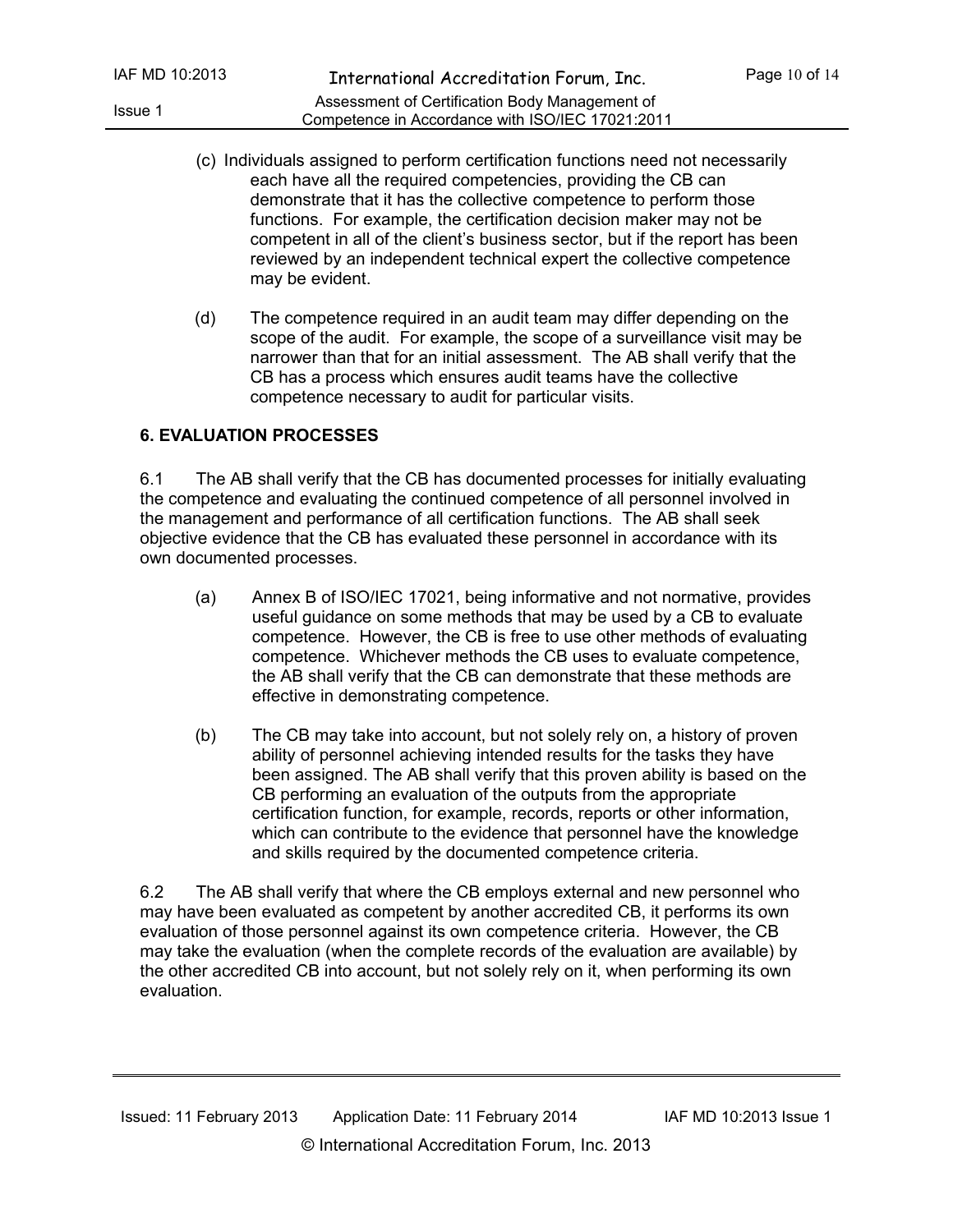6.3 Certification in a personnel certification scheme, accredited to ISO/IEC 17024 may be used as demonstrating the competence of personnel, to the extent covered by the scope of the scheme. The AB shall seek evidence that the CB has determined which of its competence criteria are not covered by the scope of the personnel certification scheme and that the CB has performed its own evaluation against these criteria.

6.4 Where a personnel certification scheme is not accredited it may be used only as an indication that personnel have certain knowledge and skills, and the AB shall verify that the CB has performed its own evaluation of competence against the criteria covered by the scheme.

6.5 The AB shall verify the CB is able to identify where an individual ceasing to be available to the CB has an impact on the overall competence of the CB. For example, it is possible that an auditor, competent in a specific technical area, leaving the employment of a CB could result in it no longer being able to demonstrate competence in a particular technical area. Under such circumstances the AB shall seek evidence that the CB has identified the limitations to its overall competence and the effect on existing certifications.

End of IAF Mandatory Document for Assessment of Certification Body Management of Competence in Accordance with ISO/IEC 17021:2011.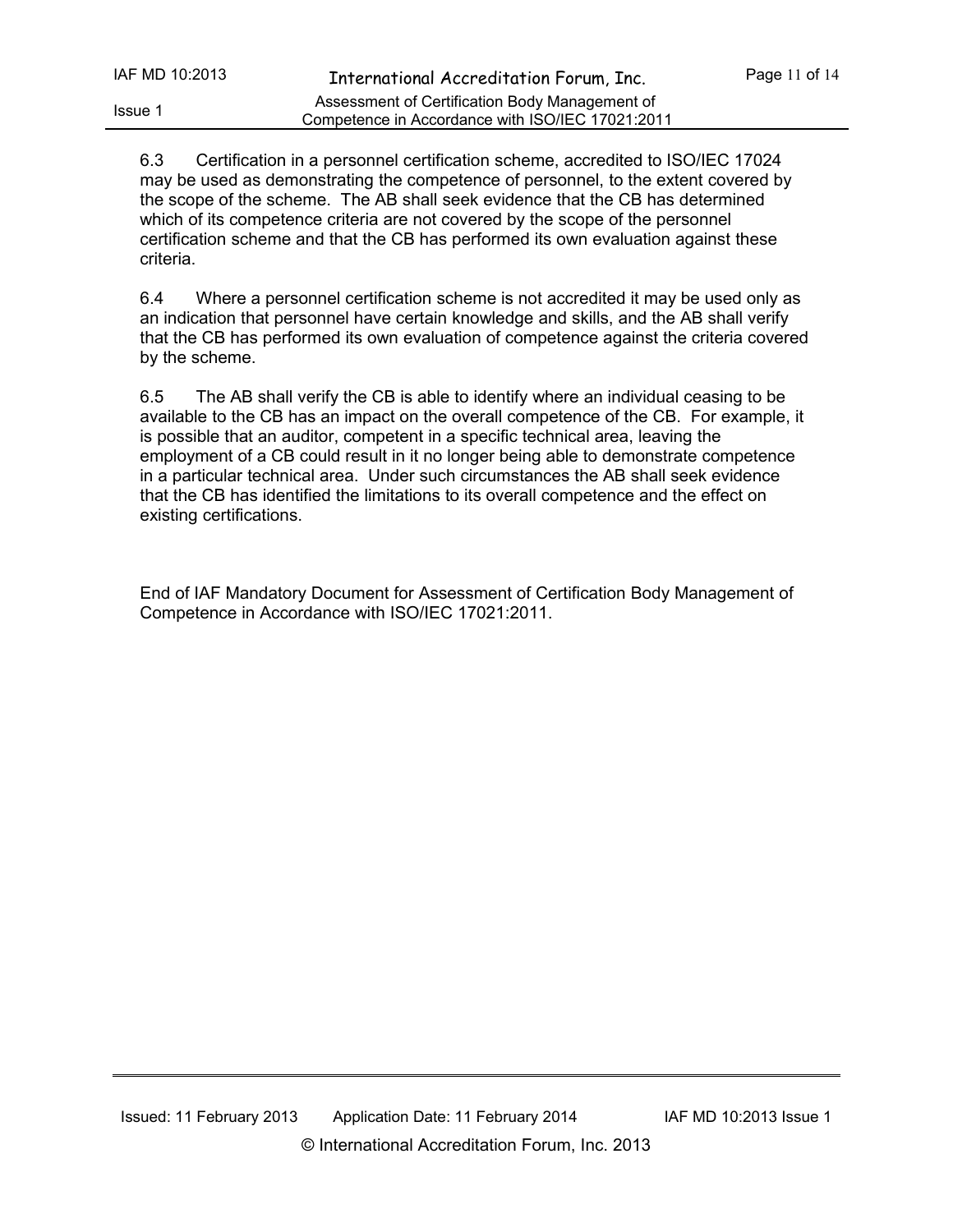#### **ANNEX A - INFORMATIVE**

Examples of intended results from certification functions.

| <b>CERTIFICATION FUNCTION</b>       | <b>INTENDED RESULTS</b>                                                                                                                                                                                                                                                                                                                                                                                                                                                                                                                                                                                                                                                                                                                                                                                                                                                                                                                                                                                                                                                         |
|-------------------------------------|---------------------------------------------------------------------------------------------------------------------------------------------------------------------------------------------------------------------------------------------------------------------------------------------------------------------------------------------------------------------------------------------------------------------------------------------------------------------------------------------------------------------------------------------------------------------------------------------------------------------------------------------------------------------------------------------------------------------------------------------------------------------------------------------------------------------------------------------------------------------------------------------------------------------------------------------------------------------------------------------------------------------------------------------------------------------------------|
| Application review                  | the scope falls within the competence of the CB;<br>the proposed scope is accurately defined<br>consistent with the products/service of the<br>applicant and the management system;<br>the technical area(s) of the organisation to be<br>audited has/have been correctly identified and<br>allocated;<br>sufficient auditors have been assigned;<br>the assigned auditors have the required<br>competence for:<br>the audit functions they are<br>i)<br>assigned, e.g. audit team leader;<br>the processes and operations they<br>ii)<br>are assigned;<br>the relevant management system<br>iii)<br>standard(s);<br>the certification scheme, where<br>iv)<br>appropriate.<br>adequate time has been allocated and justified<br>for the audit, in line with IAF MD1 and IAF MD5<br>(for QMS and EMS) or other specific<br>requirements for particular certification schemes,<br>based on the review of information provided by<br>the applicant/certified client.<br>applications for transfer of certification are<br>processed in line with the requirements of IAF<br>MD 2. |
| Establishing the audit<br>programme | the schedule for surveillance and recertification<br>audits is in line with ISO/IEC 17021;<br>correct application of IAF MD 1 for multiple sites.                                                                                                                                                                                                                                                                                                                                                                                                                                                                                                                                                                                                                                                                                                                                                                                                                                                                                                                               |
| Scheduling of audits                | the audit program complies with ISO/IEC 17021;<br>$\bullet$<br>audit duration and dates have been agreed with<br>the client.                                                                                                                                                                                                                                                                                                                                                                                                                                                                                                                                                                                                                                                                                                                                                                                                                                                                                                                                                    |
| Allocation of audit teams           | the collective competence of the audit team is<br>$\bullet$<br>consistent with the products and processes of<br>the client.                                                                                                                                                                                                                                                                                                                                                                                                                                                                                                                                                                                                                                                                                                                                                                                                                                                                                                                                                     |

© International Accreditation Forum, Inc. 2013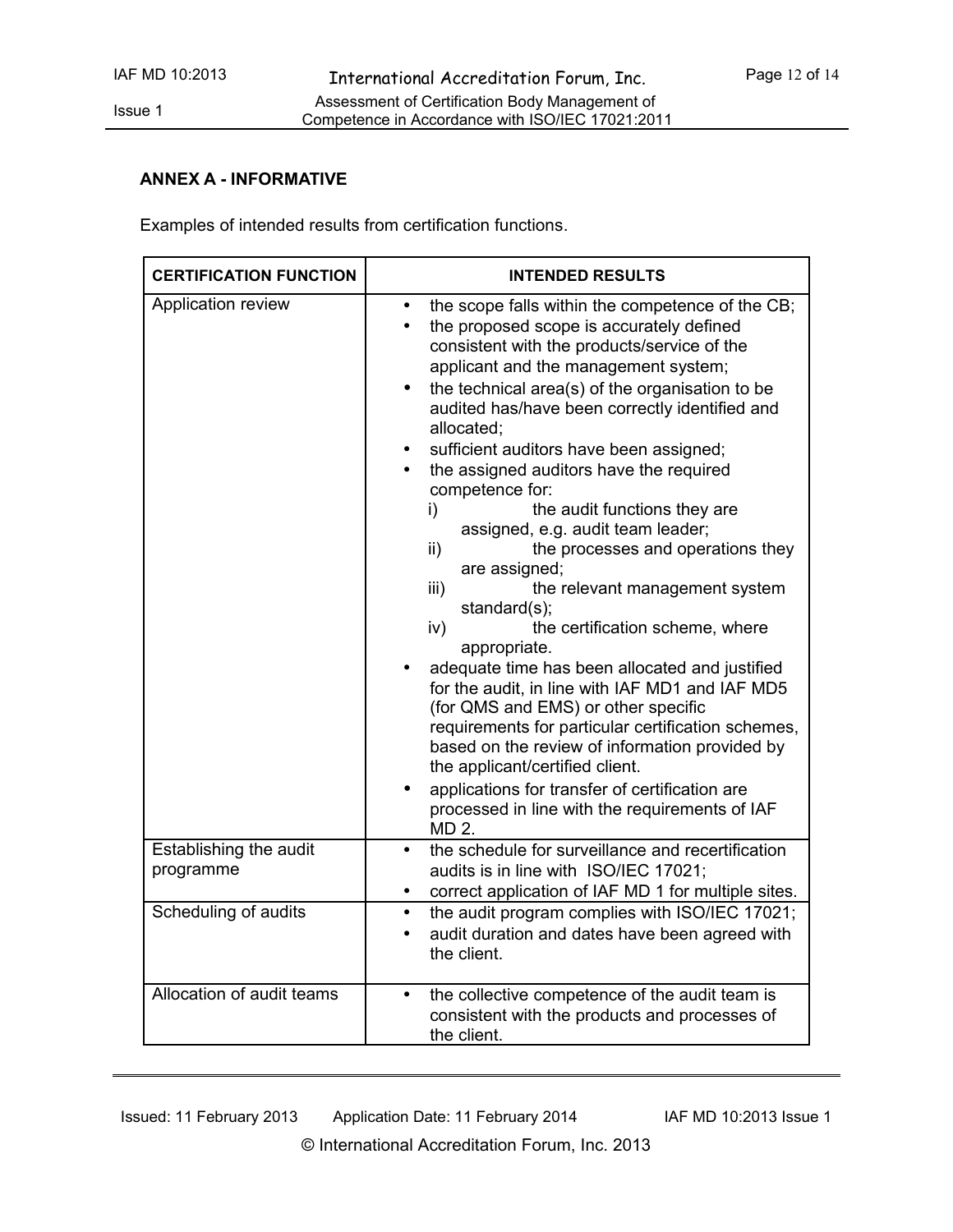| <b>CERTIFICATION FUNCTION</b>                 | <b>INTENDED RESULTS</b>                                                                                                                                                                                                                                                                                                                                                                                                                                                                                                                                                                                                                                                                             |
|-----------------------------------------------|-----------------------------------------------------------------------------------------------------------------------------------------------------------------------------------------------------------------------------------------------------------------------------------------------------------------------------------------------------------------------------------------------------------------------------------------------------------------------------------------------------------------------------------------------------------------------------------------------------------------------------------------------------------------------------------------------------|
| Audit planning                                | the audit plan is consistent with the proposed<br>$\bullet$<br>scope of certification and the type of audit and<br>reflects the client's organisation, processes and<br>operation;<br>the audit plan allocates sufficient time for a<br>$\bullet$<br>thorough audit;<br>the audit team members are allocated tasks<br>$\bullet$<br>appropriate to their competence.                                                                                                                                                                                                                                                                                                                                 |
| Auditing and reporting                        | audit execution is performed effectively:<br>$\bullet$<br>opening and closing meetings are held;<br>$\circ$<br>audit evidence collection techniques are<br>$\circ$<br>effective:<br>audit team members take adequate notes of<br>$\circ$<br>audit evidence;<br>sampling techniques are used effectively;<br>$\circ$<br>audit team members reach conclusions<br>$\circ$<br>consistent with the audit evidence.<br>the content of the audit report fulfils the<br>$\bullet$<br>requirements of ISO/IEC TS 17022:2012.<br>reaudits are performed when necessary.<br>٠<br>the certification recommendation is consistent<br>with the audit findings, the audit scope and the<br>scope of certification. |
| Report reviews and<br>certification decisions | checking for any changes since the application<br>$\bullet$<br>review;<br>confirming that the audit duration was correct;<br>٠<br>confirming that audit team members have been<br>$\bullet$<br>allocated audit tasks appropriate to their<br>competence;<br>confirming that the audit report fulfils the<br>$\bullet$<br>requirements of ISO/IEC TS 17022:2012;<br>confirming that the recommendation is<br>$\bullet$<br>consistent with the audit findings;<br>documentary evidence is available where the<br>$\bullet$<br>independent reviewer has had cause to<br>discuss/clarify any aspect of the report content.<br>or associated recommendation.                                             |